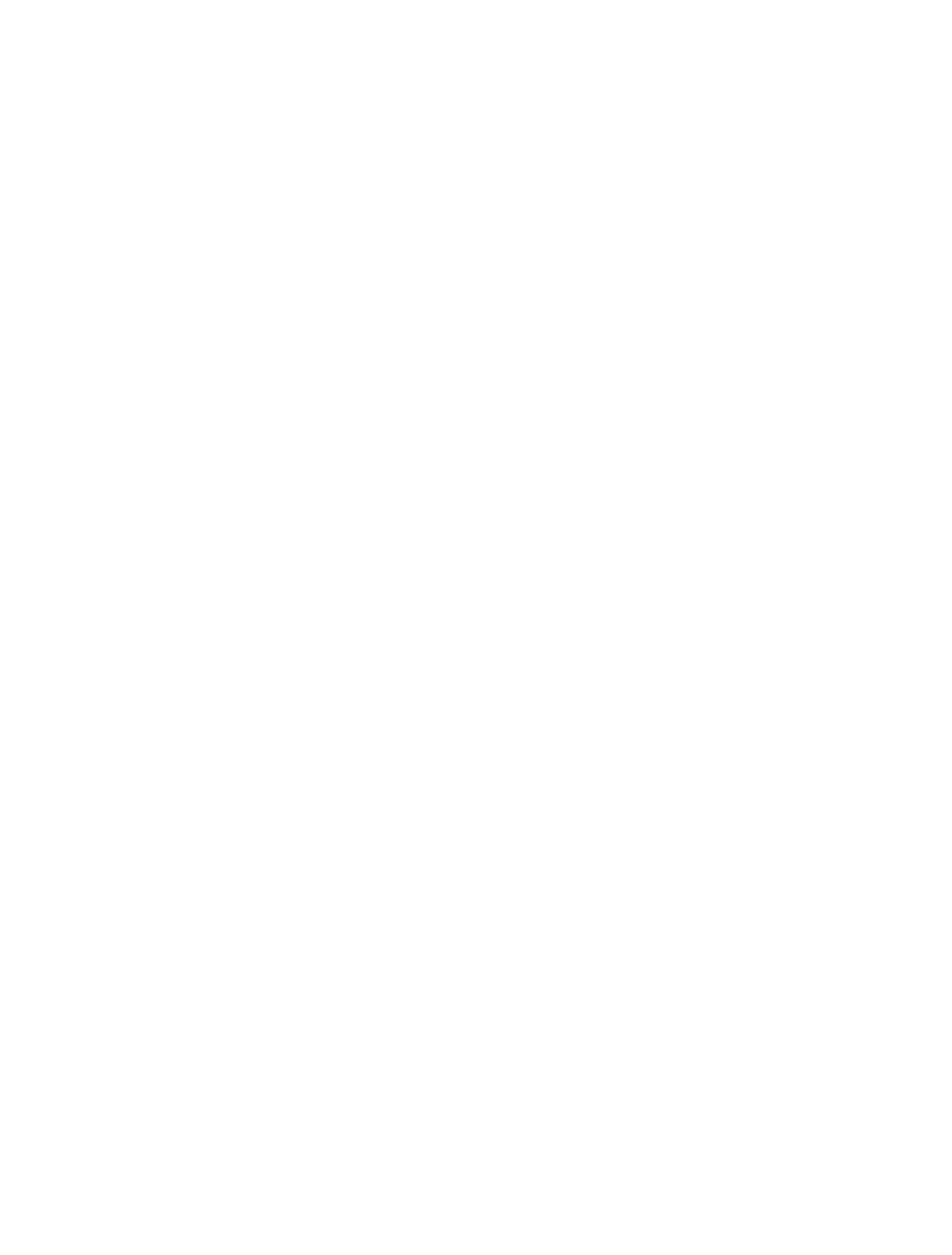This Chapter overviews major changes in the regulation of labour market policy tools between June 2018 and May 2019.

# **1 INSTITUTIONAL CHANGES**

## 1.1 The system of vocational education and training

The amendment of Act CLXXXVII on Vocational Education and Training in December 2018<sup>1</sup> introduced the possibility to provide distance e-learning in a closed system in vocational education and training from 1 January 2019, which imparts theoretical knowledge as a digital curriculum through an IT network.

In January 2019, modelled on the system introduced at universities, chancellors were appointed at vocational education and training centres of the Ministry for Innovation and Technology. The director general continues to be the chief manager responsible for a vocational training centre, whose primary task is to manage the educational activities of the institution and supervise the quality of education. The chancellor is a senior manager of the institution, in charge of economic, financial, employment, legal and administrative activities as well as the asset management of the institution. Chancellors are appointed by the Minister responsible for vocational education and training. The director general will be the employer of teachers and staff directly supporting education but their wages will have to be approved by the chancellor. All other staff will be appointed and employed by the chancellor. Measures of the director general affecting the management, organisation or operation of the institution with financial implications will have to be approved by the chancellor: his consent is a prerequisite of these decisions to take effect or be effective.

The Vocational Education and Training Innovation Council was established in September 2018 on the initiative of the Ministry for Innovation and Technology.2 The most important goal of the council is to provide a regular forum for dialogue between key stakeholders of the vocational sector and the government. The task of the council is to determine future developmental trends and to formulate recommendations for infrastructural developments and for the revision of vocational and adult training curricula. In addition to the government, the members of the Council include chambers, enterprises, trade unions, advocacy organisations, educational organisations, maintainers of institutions and delegates of student councils.

1 Act CIV of 2018 on the amendment of certain Acts on research and development and vocational education and training.

2 See kormany.hu for more about the Council.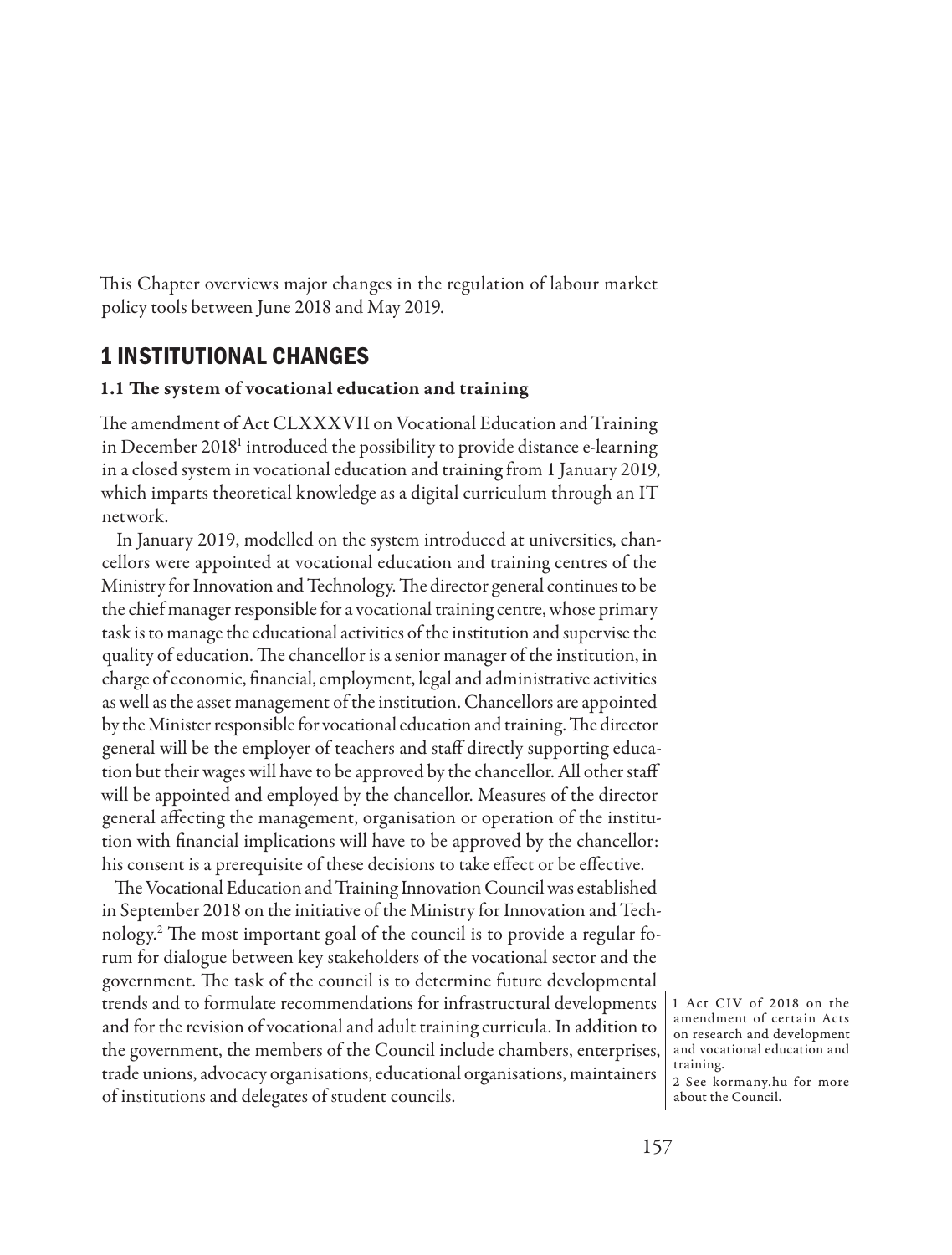The Government discussed and adopted the strategic document "Vocational Education and Training 4.0" in March 2019.<sup>3</sup> According to this, four-plusone-grade vocational secondary schools will be replaced by five-grade polytechnics in September 2020. After graduating from a polytechnic, pupils get preferential treatment at entrance examinations to related programmes of higher education institutions. Vocational schools will have three grades, with practical dual training in the last two grades. So-called workshop schools offering partial qualifications are established for pupils who are unable to complete lower-secondary education or cannot perform well in a traditional education setting.<sup>4</sup> In the dual training offered by polytechnics and vocational schools, pupils' contracts will be replaced by a pupils' work contract. The National Qualification Register will be completely dropped and a new qualification register will be published in 2020 in order to better differentiate between initial vocational training programmes offering comprehensive vocational skills and course-like, short programmes.

#### 1.2 Pensioner cooperatives

In order to promote the employment of pensioners, the public interest pensioner cooperative was introduced as a new type of cooperative on 1 July 2017. Those employed by such cooperatives were exempt from paying social security contributions.5 However, the pensioner cooperative became pointless from a financial point of view because of a new regulation taking effect on 1 January 2019 (*Wiedemann,* 2018): Act CXV of 20186 amended the rules for the social security status of employees who are pensioners in their own right. Accordingly, pensioners in their own right employed under the Labour Code have been exempt from insurance obligations since 1 January 2019, that is, they are exempt from paying pension contribution (10 per cent) and in-kind health insurance contribution (4 per cent). They only have to pay a personal income tax (15 per cent) on their wages – in the same way as if they were remunerated as members of a public interest pensioner cooperative. Pursuant to the new law, pensioners with employment contracts are not entitled to social security benefits as per their employment contract, including any increase in pension otherwise applicable to pensioners engaged in other forms of employment. Under the new law, employers become exempt from paying social contribution tax (19.5 per cent) and vocational training contribution (1.5 per cent) on their employees who are pensioners in their own right.7

## **2 BENEFITS**

#### 2.1 Unemployment benefits

As a result of raising the minimum wage in 2019 $^8$  (see section 5.1), the maximum amount of the unemployment benefit (so-called job-seekers' allow-

3 Government Resolution 1168/2019. (III. 28.) on adopting the strategy "Vocational education and training 4.0 – The mid-term policy strategy for renewing vocational education and training and adult training: the response of the VET system to the challenges of the fourth industrial revolution" and on measures required for its implementation.

4 National Institute of Vocational and Adult Education: First day of school in vocational education in Nyíregyháza.

5 Act LXXXIX of 2017 on the amendment of certain Acts with regard to establishing public interest pensioner cooperatives.

6 Act CXV of 2018 on the amendment of Act XLII of 2015 on the Service Status of Professional Members of Law Enforcement Agencies and other related Acts.

7 Publication about this contribution.

8 Government Decree 324/2018. (XII. 30.) on the minimum wage and the guaranteed minimum wage in 2019.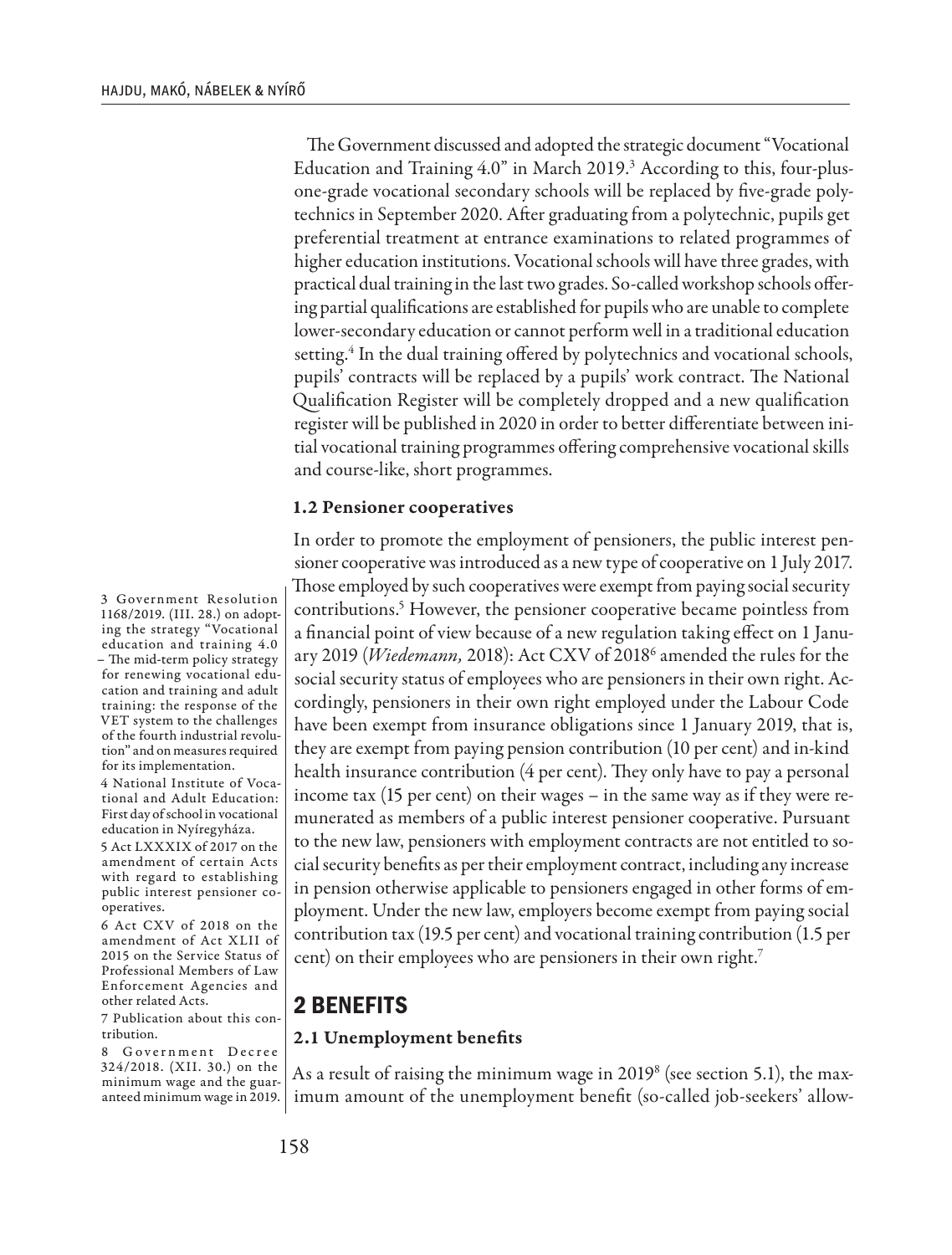ance) also increased. The maximum of the job-seekers' monthly allowance has been HUF 149,000 since 1 January 2019, while the unemployment assistance granted before retirement has been HUF 59,600 a month. The socalled activity compensation of job seekers participating in intensive training acknowledged by job centres ranges between HUF 48,918–81,530 a month.

### 2.2 Rehabilitation and disability benefits

The amount of rehabilitation and disability benefits increased by 2.7 per cent in January 2019: the base allowance is now at HUF 101,560.9

The Constitutional Court found an omission concerning Act CXCI of 2011 on disability provisions<sup>10</sup> during the autumn of 2018. According to the Court, the law, which took effect in 2012, adversely affected those already receiving provisions, whose benefits decreased or terminated, even though their health did not improve – this violates an international treaty on the protection of human rights. The law should have been amended prior to 31 March 2019 with a modification that links the granting of provision not to the legal status of recipients but to aspects of their health affecting their living conditions. However, the Government disputed the decision of the Constitutional Court and did not amend the law until the deadline set by the Constitutional Court.

### 2.3 Child benefits

As a result of raising the minimum wage in 2019<sup>11</sup> (see section 5.1), the maximum amount of the insured parental leave benefit (which equals 70 per cent of double the amount of the minimum wage) increased to HUF 208,600 a month in 2019. The parental leave benefit for graduates otherwise not entitled to one increased to HUF 104,300 for Bachelor degree holders and HUF 136,500 for Master degree holders. The maximum net amount of the insured parental leave benefit is also linked to the minimum wage: it increased to HUF 156,450.

# **3 SERVICES**

## 3.1 Improving adaptability to labour market changes

The call for proposals of the programme "Thematic projects aiming at improving adaptability to labour market changes EDIOP-5.3.5-18" was published in September 2018: enterprises can apply for a non-refundable grant of HUF 10–50 million. The projects improve labour market adaptability, strengthen corporate social responsibility, promote service provider roles, reinforce the engagement of social partners in society and the labour market, develop their capacities and improve their representative power. The total budget to be granted to applicants amounts to HUF 4 billion.

9 About provisions available for disabled employees. 10 Resolution 21/2018. (XI. 14.) AB of the Constitutional Court. 11 Government Decree 324/2018. (XII. 30.) on the minimum wage and the guaranteed minimum wage in 2019.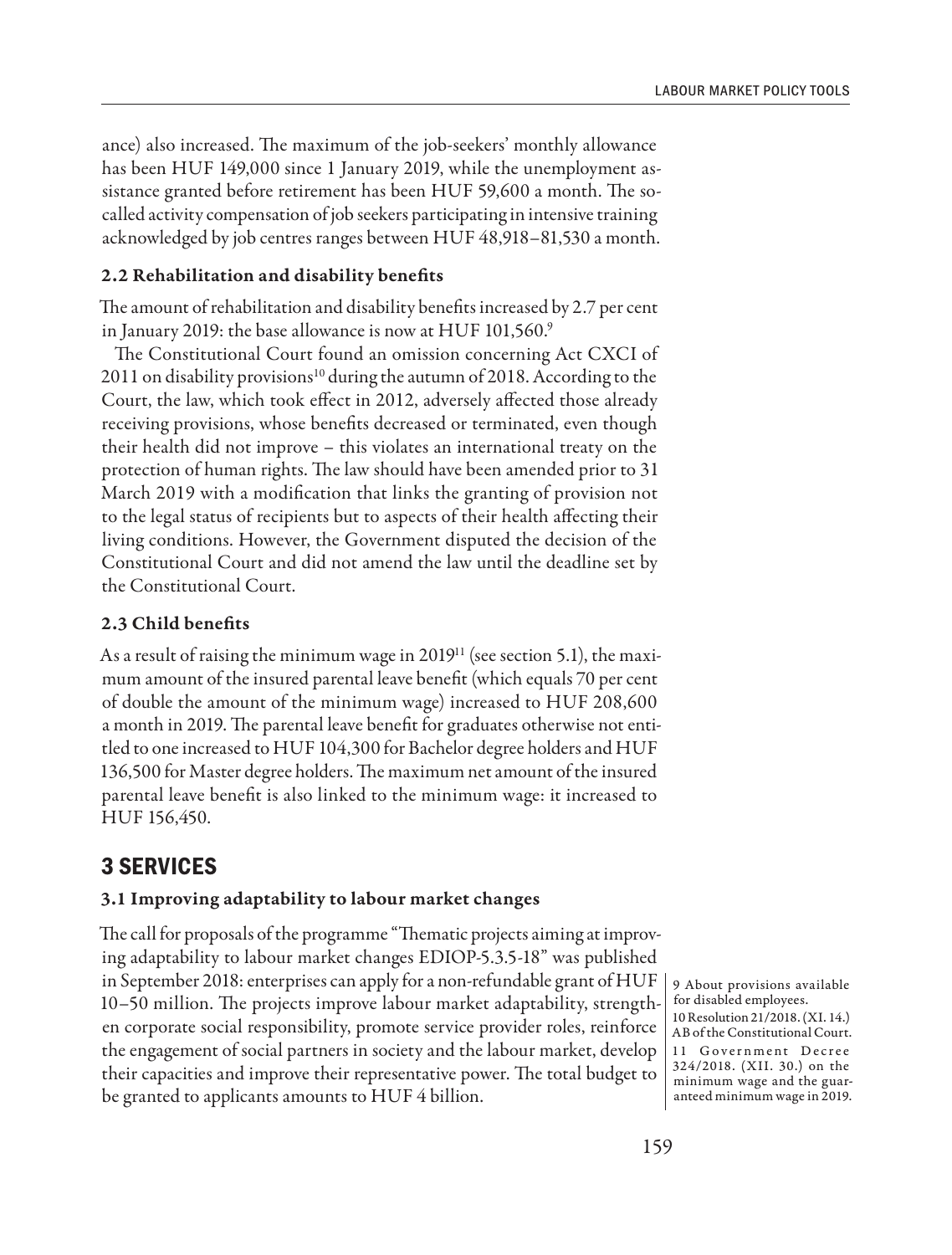# **4 ACTIVE LABOUR MARKET POLICIES AND COMPREHENSIVE PROGRAMMES**

## 4.1 Defining the goals of public works schemes and preparations for modifying the law on cooperatives

Government resolution 1497/2018. (X. 12.)<sup>12</sup> sets out the objectives of public works schemes for 2019 and provides for preparations for the amendment of Act X of 2006 on cooperatives.

According to the government resolution, the primary aim of public works schemes in 2019 is to encourage job seekers to exit public works, meet the demands for seasonal labour in agriculture and improve the employment rate and employability of those excluded from the primary labour market. Further objectives include promoting the housing and social integration of the Roma, supporting the social inclusion of ex-convicts, remedying labour market disparities as well as improving the quality of life of participants of public works schemes. Additionally, enhancing rural population retention capacity and assisting self-sufficient and self-sustainable municipalities and social cooperatives are also included among the aims.

## 4.2 Increasing the amount of the employment allowance

The amount of employment allowance provided as part of the "From public works to the business sector" programme increased to HUF 45,600 in November 2018. It is payable to public works participants who successfully take up employment in the business sector.

## 4.3 Supporting services that promote legal employment

The call for proposals for EDIOP-5.3.3-18 (Supporting services that support promote legal employment) was published in October 2018, which aims at providing services that promote legal employment; supporting the legal assistance, mediation, conciliation, intermediary, consultation and arbitration services of advocacy organisations and using alternative dispute resolution tools. The total amount of grants is HUF 2.4 billion.

## 4.4 Supporting job-seekers and youth in becoming entrepreneurs

The programmes EDIOP-5.2.7-18 (Supporting youth in becoming entrepreneurs) and EDIOP-5.1.10-18 (Supporting job-seekers in becoming entrepreneurs) were launched in November 2018 as the continuation of EDI-OP-5.1.9-17. (Supporting job-seekers and youth in becoming entrepreneurs – training and mentoring). The Hungarian State Treasury, applying simplified cost options, provides grants for young people aged 18–30 and for job-seekers above 30, who participated in training in business creation and development in EDIOP-5.1.9-17 and have an approved business plan, to set up a business.

12 Government Resolution 1497/2018. (X. 12.) on certain aspects of public works.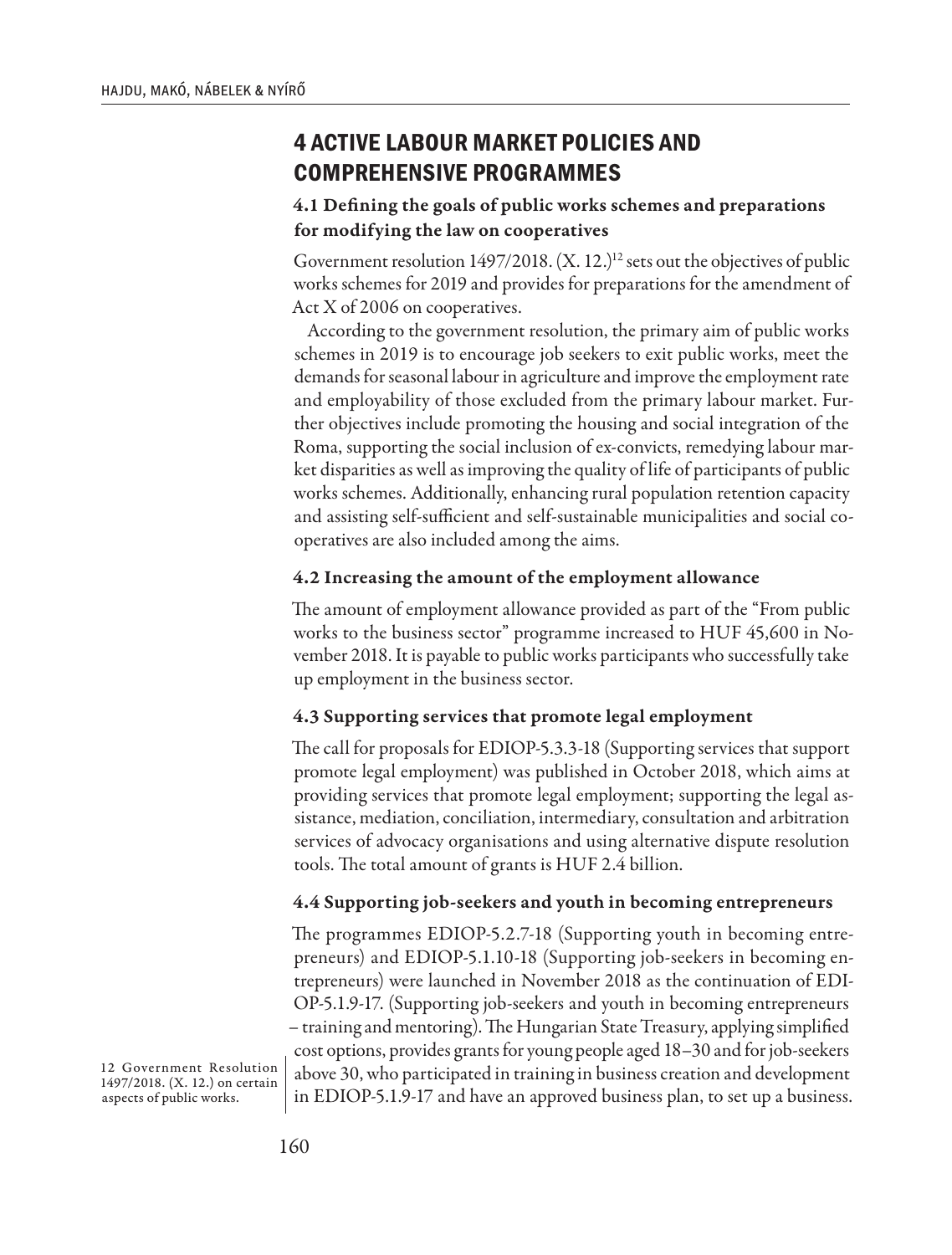The total amount of grants available in EDIOP-5.2.7-18 is HUF 26.7 billion and that of grants in EDIOP-5.1.10-18 is HUF 13.4 billion.

## 4.5 Supporting the return of parents with young children to the labour market

The programme EDIOP-5.3.11-18 (Supporting the return of parents with young children to the labour market) was launched in November 2018, which promotes the labour market return of parents with young children by offering targeted support to cover family day-care or workplace nursery fees. The total amount of grants is HUF 9.8 billion.

## 4.6 Supporting the investment of micro-, small and medium-sized enterprises in job creation

The call for proposal "NFA-2018-KKV Supporting the investment of micro-, small and medium-sized enterprises in job creation" was published in July 2018, while "NFA-2019-KKV Supporting the investment of micro-, small and medium-sized enterprises in job creation" was published in March 2019. In order to improve the development, significance and market position of small and medium-sized enterprises, these programmes aim at supporting investment in job creation, reducing regional disparities, supporting regional cohesion, reinforcing local economies and expanding employment by promoting the employment of persons disadvantaged in the labour market. The total amount of grants in NFA-2018-KKV is HUF 6 billion, while in NFA-2019-KKV it is HUF 5 billion.

## 4.7 Central labour market programme "Providing workers' accommodation"

The central labour market programme titled "Providing workers' accommodation" was published for the third time in October 2018: applicants can apply for grants for building workers' accommodation for at least 80 employees or renovating buildings which may be converted into workers' accommodation. The aim of the programme is to facilitate the mobility of the labour force and improving housing conditions in regions affected by labour shortage. The total amount of grants is HUF 5 billion.

## 4.8 Improving adaptability to labour market changes

The call for proposals of the programme EDIOP-5.3.5-18 (Thematic projects aiming at improving adaptability to labour market changes) was published in October 2018, which aims at reinforcing the engagement of social partners in society and the labour market, improving their representative power and supporting activities that efficiently contribute to improving the adaptability of employees, employers and enterprises to labour market changes and rein-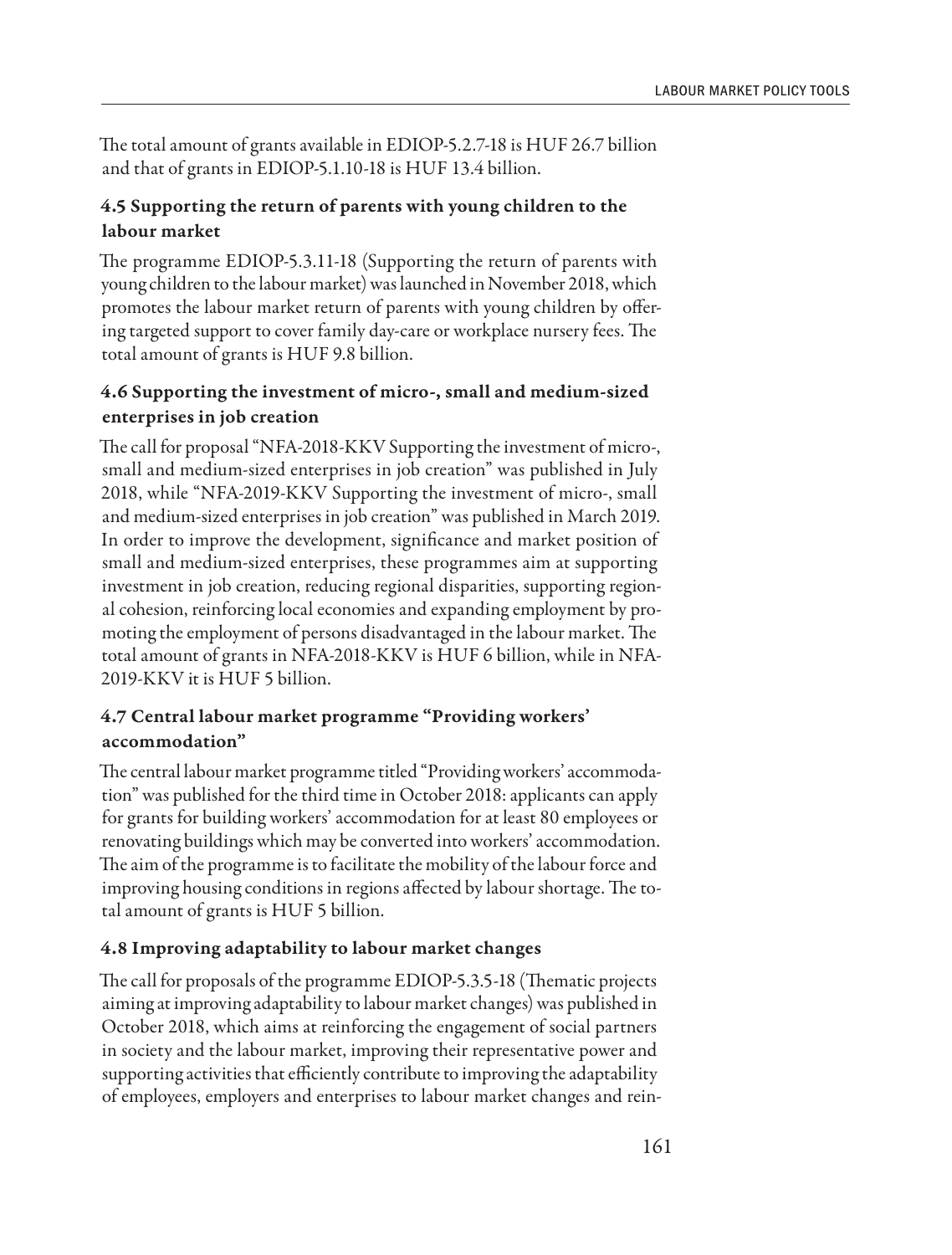forcing their corporate social responsibility. The total budget to be granted to applicants amounts to HUF 4 billion.

# **5 POLICY TOOLS AFFECTING THE LABOUR MARKET**

### 5.1 Changes in the minimum- and the guaranteed minimum wage

The minimum amount of the base salary of full-time employees increased from HUF 138 thousand to HUF 149 thousand gross on 1 January 2019, while the guaranteed minimum wage of full-time employees in jobs requiring at least an upper-secondary qualification and/or mid-level vocational qualification increased from HUF 180,500 to HUF 195 thousand.<sup>13</sup>

## 5.2 Changes in the system of taxes and contributions

## *5.2.1 Act on the new social contribution tax*

On 1 January 2019 an act on the new social contribution tax took effect, which eliminated the healthcare contribution tax and introduced a uniform social contribution tax (SCT) of 19.5 per cent. Instead of the earlier HUF 100 thousand, the new act specifies the amount of SCT reductions in terms of the minimum wage. In the case of part-time employment, the reductions do not have to be proportionate to the working time.<sup>14</sup>

Reductions for employees below 25 or over 55 and for the so-called Career Bridge programme have been eliminated, while reductions for employing young graduates, long-term unemployed persons or those on maternal leave will be phased out, similarly to the reduction for enterprises located in free enterprise zones.

A new reduction is introduced for employing new entrants to the labour market (that is employees who had a maximum of 92 days in insurance during the 275 days prior to their employment): employers are exempt from paying SCT and vocational training contribution payable on the minimum wage in the first two years of employment and entitled to a 50 percent reduction in the third year (*Kiss,* 2018).

The reduction for employees with a rehabilitation card was eliminated and replaced by another one with a wider range of beneficiaries, which may be claimed by entrepreneurs with disabilities. Since 26 July 2018, and also under the new SCT Act, persons with a lower than 60 percent health status score based on a comprehensive rating but not eligible to rehabilitation benefit or disability benefit have been eligible to the reduction.<sup>15</sup> On July 1 2019 the social contribution tax decreased by 2 percentage points to 17.5 per cent.<sup>16</sup>

## *5.2.2 Exemption of working pensioners from contributions*

In order to promote the employment of pensioners, since 1 January 2019, pensioners in their own right, employed under the Labour Code, have been

13 Government Decree 324/2018. (XII. 30.) on the minimum wage and the guaranteed minimum wage in 2019. 14 Act LII of 2018 on the social contribution tax.

15 Act XLI of 2018 on the amendment of certain tax laws and related Acts and on the special immigration tax.

16 Act XLVIII of 2019 on reducing the rate of the social contribution tax and on the amendment of related legislation.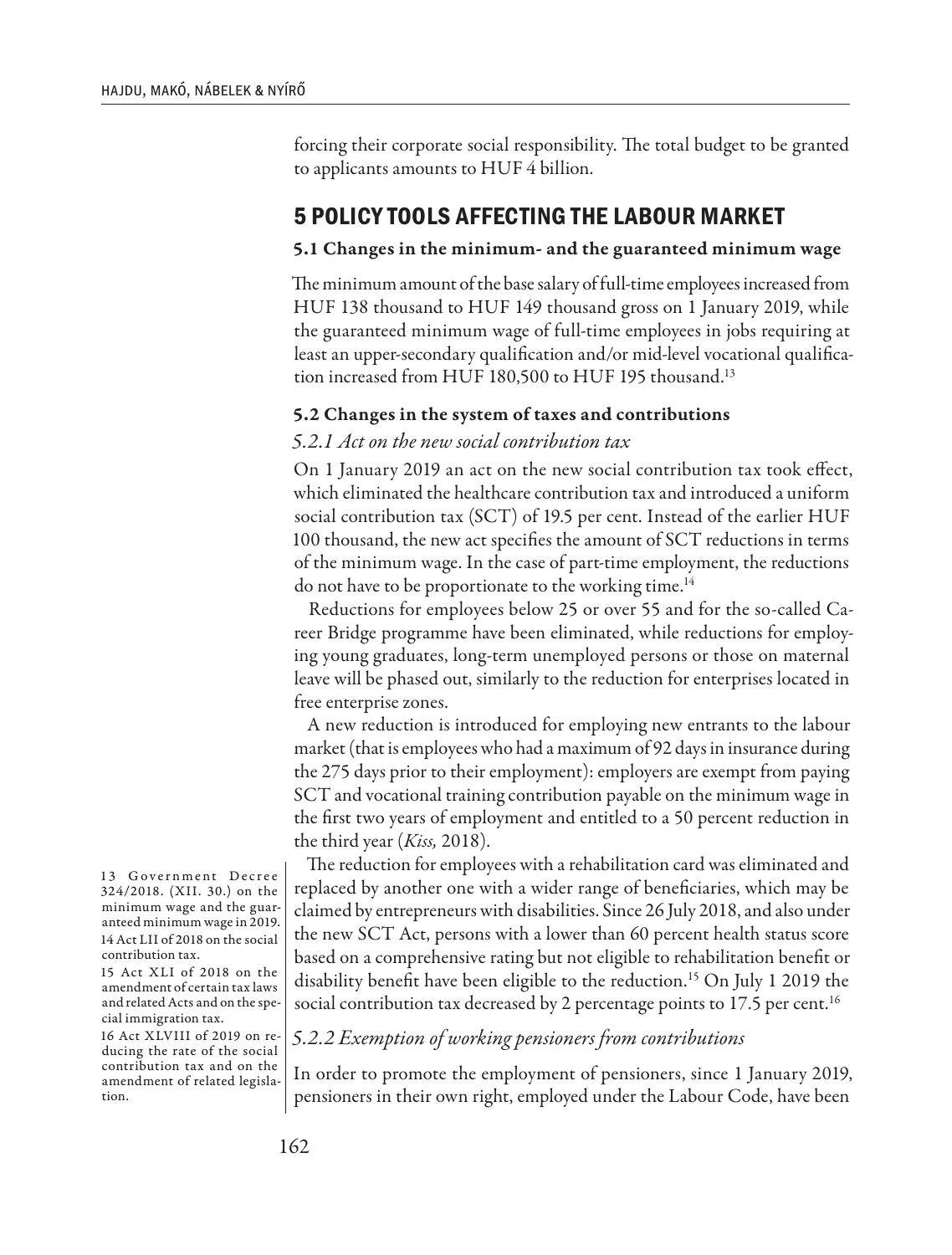exempt from the 10 percent pension contribution and from the 4 percent inkind health insurance contribution stipulated by the Act on Social Security Contributions<sup>17</sup> previously.<sup>18</sup> Such employment is also exempt from the social contribution tax and vocational training tax.<sup>19</sup>

## *5.2.3 Changes in the cafeteria system*

The cafeteria system was significantly modified on 1 January 2019. Due to the amendment of the Act on the Personal Income Tax, only up to HUF 450 thousand per year may be given to employees on SZÉP-cards as a non-cash fringe benefit from 2019 on. The tax rate on this benefit slightly grew because of modification of the social contribution tax (from 34.22 per cent to 34.5 per cent). Additionally, the sub-accounts of the SZÉP-cards of each employee are allocated separate bank account numbers. The cash benefit of HUF 100 thousand per year no longer qualifies as a benefit in kind.

From 2019 on, only benefits specified in the Act may qualify as certain specific benefits. In the future these will not include benefits which qualified as benefits in kind until 2017, such as the school start allowance, local travel allowance, Erzsébet voucher and contributions to voluntary pension insurance funds.

The maximum amount of the "allowance for cultural services", exempt from personal income tax, has increased from HUF 50 thousand to HUF 149 thousand, equal to the minimum wage. However, the tax exemption of several allowances ceased: assistance for housing, housing assistance for mobility, risk insurance premium and assistance for repaying student loans will be subject to tax as earned income.

#### 5.3 Overtime Act

The amendment of the Labour Code adopted in December 2018 took effect on 1 January 2019.<sup>20</sup> The amendment increased the maximum timeframe of working time from 12 months to 36 months in the case of collective agreements. Employers may continue to require 250 hours of overtime annually; however, under the amendment, based on a written agreement concluded by the employer and the employee, an additional 150 hours of overtime (voluntary overtime) per calendar year at most may be required by the employer. In the case of collective agreements, an additional 100 hours of voluntary overtime may be required annually at most, based on a written agreement, in addition to a maximum of 300 hours of overtime annually.

The amended law also legislates on the rules of allocating rest days: two rest days a week must be allocated but not necessarily evenly. After six consecutive working days a minimum of one resting day a week must be provided. In the case of an uneven work schedule, uninterrupted, seasonal or shift work, at least one of the weekly resting days must be provided every month. At least  $\mid$  ment.

17 Act LXXX of 1997 on the beneficiaries of social security provisions and private pension and on the contributions payable to cover these.

<sup>18</sup> Act XLI of 2018 on the amendment of certain tax laws and related Acts and on the special immigration tax. 19 Act LII of 2018 on the social

contribution tax.

<sup>20</sup> Act CXVI of 2018 on the amendment of Acts related to the organisation of working time and the minimum fee payable for temporary employ-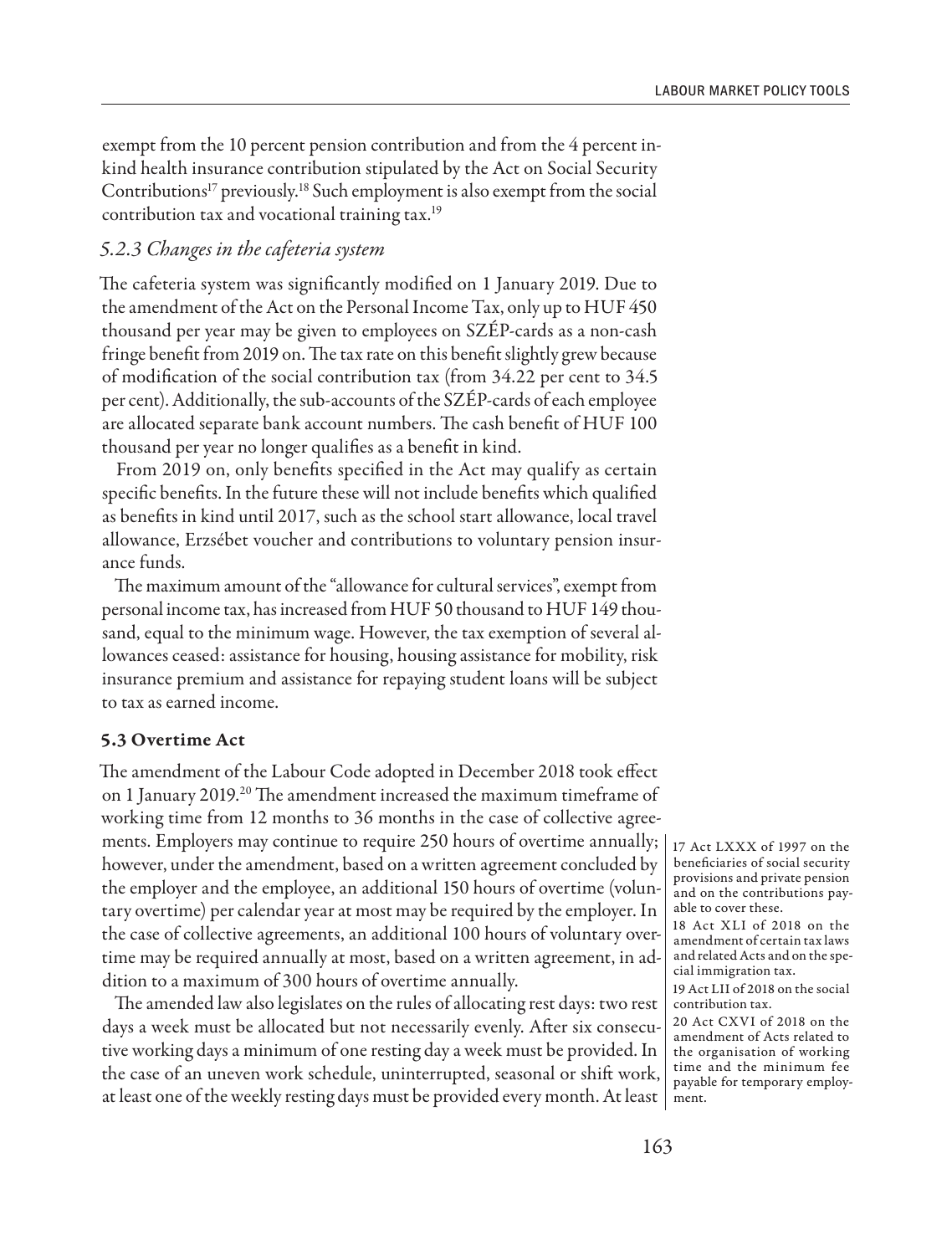one of the weekly resting days per month must be provided on Sundays, except for part-time employees working on Saturday and Sunday.

## 5.4 Expanding the programme on building workers' accommodation

Since the autumn of 2019, employers are also eligible to grants for building workers' accommodation, in addition to municipalities. Due to the expansion of the programme, business organizations can apply for regional investment aid for building workers' accommodation, with a 50 percent rate in Northern Hungary, Northern Great Plain, Southern Great Plain and Southern Transdanubia, a 35 percent rate in Central Transdanubia and a 25 percent rate in Western Transdanubia, while small enterprises may secure an additional 20 percent and medium-sized enterprises an additional 10 percent investment aid. The grant is for establishing workers' accommodation for at least 80 persons and eligible costs include construction and refurbishment costs and the costs of new tangible assets required for the investment. The beneficiary must undertake to operate the facility for at least ten years.<sup>21</sup>

#### 5.5 Summer student work

The Ministry of Finance has also published its summer student work programme in 2019, with a budget of HUF 3.6 billion. This time, however, youth aged between 16 and 25 may not only be employed by regional and local municipalities or municipality institutions but also by enterprises active in agriculture, tourism or catering. According to the estimates of the Ministry, from the budget available in 2019 it is possible to provide work for about 30 thousand students between 1 July and 31 August, with a daily maximum working time of 6 hours. Employers are reimbursed for 75 per cent of wages and related social contribution tax, while for municipalities the rate is one hundred percent.<sup>22</sup>

#### References

Kiss, Z. (2018): Az új szociális hozzájárulási adóról szóló törvény [The Act on the new social contribution tax]. Adóváltozások. Adó szaklap, 2018/10.

Wiedemann, T. (2018): Mire igazán beindult volna, már át is alakul a nyugdíjasok foglalkoztatása. G7, 21 November 2018.

21 A new economy protection measure: enterprises are also eligible to a workers' accommodation grant.

22 Up to 30 thousand students may work in the summer student work programme.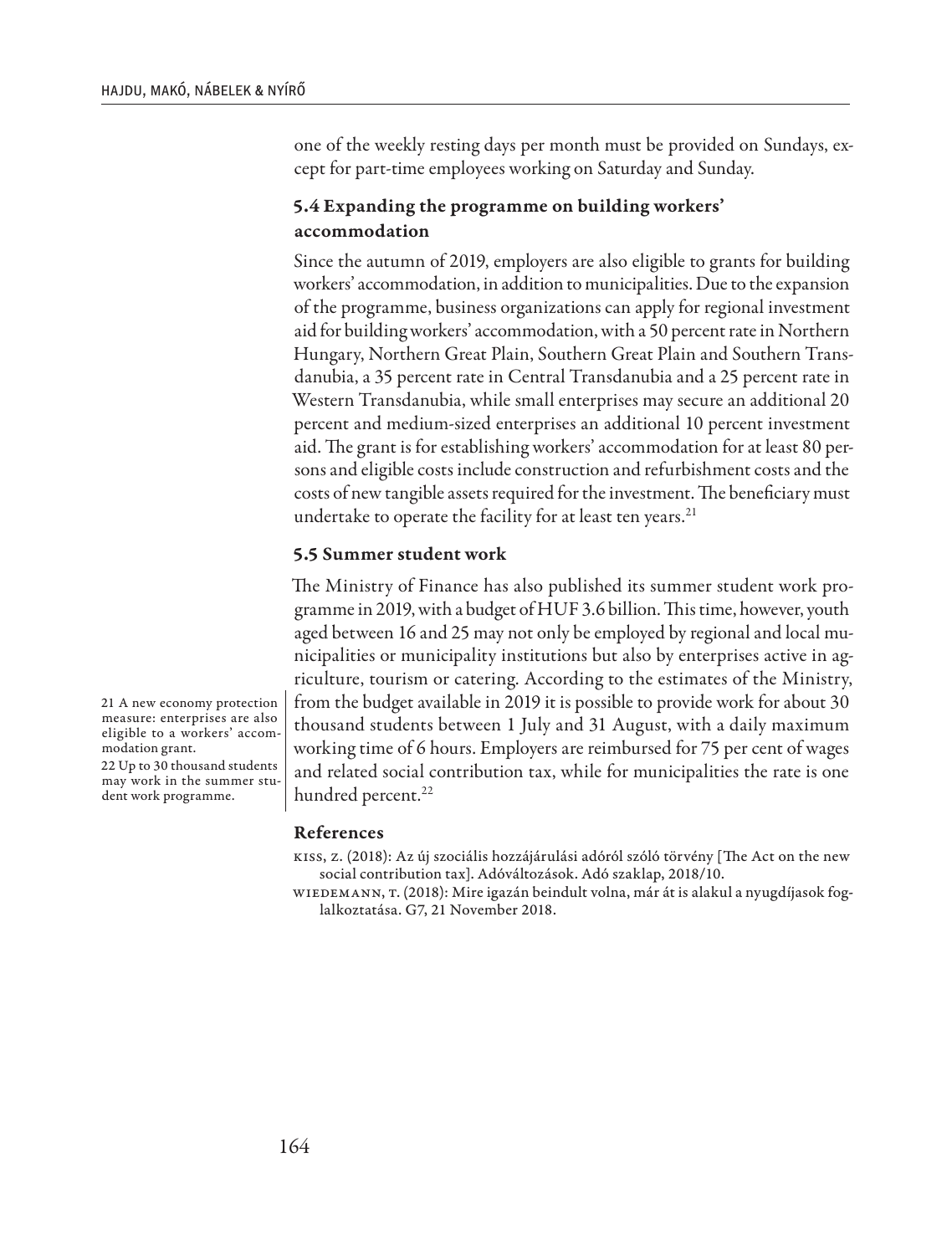# Appendix

## Table A1: Expenditures and revenues of the employment policy section of the national budget, 2013–2019 (million HUF)\*

|                                                                            | 2013      | 2014     | 2015     | 2016     | 2016     | 2017     | 2017     | 2018                                                                                      | 2019     |
|----------------------------------------------------------------------------|-----------|----------|----------|----------|----------|----------|----------|-------------------------------------------------------------------------------------------|----------|
| Expenditures                                                               | actual    | actual   | actual   | plan     | actual   | plan     | actual   | plan                                                                                      | plan     |
| 1. Active subsidies                                                        |           |          |          |          |          |          |          |                                                                                           |          |
| Employment and training subsi-<br>dies                                     | 25,105.9  | 28,120.8 | 12,302.4 | 16,172   | 27,503.9 | 16,172.0 | 27,238.9 | 35,000.0                                                                                  | 35,000.0 |
| Co-financing EU-funded employ-<br>ability (and adaptability) pro-<br>jects | 16,279.6  | 17,130.1 | 11,064.6 | 3,808.7  | 3,808.7  |          |          |                                                                                           | 84,300.0 |
| 8. Public works (SART work<br>programme)                                   |           |          |          |          |          |          |          | 171,053.4 225,471.1 253,723.3 340,000.0 267,965.7 325,000.0 265,837.2 225,000.0 180,000.0 |          |
| SROP 1.1. Labour market ser-<br>vices and support                          | 33,804.9  | 35,790.1 | 12,305.1 | 54.5     | 79.5     |          |          |                                                                                           |          |
| SROP 1.2. Normative support for<br>promoting employment                    | 14,477.3  | 1,080.1  |          |          |          |          |          |                                                                                           |          |
| EDIOP 5. Employment priority -<br>annually published budget                |           |          |          |          |          | 81,600.0 |          | 7,800.0                                                                                   | 28,000.0 |
| Of which CCHOP funding                                                     |           |          |          |          |          | 1,000.0  |          |                                                                                           |          |
| EDIOP 6. Competitive workforce<br>- annually published budget              |           |          |          |          |          | 74,380.0 |          |                                                                                           | 9,770.0  |
| Reimbursement of social security<br>contribution relief                    | 3,277.5   | 551.5    |          |          |          |          |          |                                                                                           |          |
| Pre-financing labour market<br>programmes 2014-2020                        |           | 0.0      | 13,654.9 | 54,700.0 | 50,101.3 | 74,116.4 | 70,995.3 | 84,300.0                                                                                  |          |
| 2. Vocational and adult training<br>subsidies                              | 18,736.2  | 24,725.9 | 30,084.7 | 13,819.0 | 27,872.0 | 20,000.0 | 29,919.4 | 29,930.0                                                                                  |          |
| 4. Passive expenditures                                                    |           |          |          |          |          |          |          |                                                                                           |          |
| Job seekers' allowances                                                    | 51,819.9  | 49,235   | 49,657.7 | 47,000.0 | 53,454.1 | 47,000.0 | 59,674.0 | 55,000.0                                                                                  | 75,000.0 |
| <b>Transfer to Pension Insurance</b><br>Fund                               | 961.3     | 451.6    | 309.1    | 0.0      |          |          |          |                                                                                           |          |
| 5. Payments from Wage Guaran-<br>tee Fund                                  | 5,487.8   | 4,178.5  | 3,790.7  | 4,950.0  | 3,994.3  | 4,000.0  | 3,341.2  | 4,000.0                                                                                   | 4,500.0  |
| 6. Operational expenditures                                                | 1,472.8   | 2,418.3  | 2,816.0  | 3,283.4  | 2,899.3  | 3,500.0  | 2,785.6  | 2,900.0                                                                                   | 4,310.0  |
| 7. Other budget contribution                                               |           |          |          |          |          |          |          |                                                                                           | 70,000.0 |
| 15. Headline stability reserves                                            |           |          |          | 389.5    | 389.5    |          |          |                                                                                           |          |
| Supplementary subsidies for employers                                      |           |          |          |          |          |          |          |                                                                                           |          |
| 16. Sectoral subsidy for mini-<br>mum wage increase                        | 7,000.0   | 9.1      |          |          |          |          |          |                                                                                           |          |
| 17. Other expenditures                                                     | 22.3      |          |          |          |          |          |          |                                                                                           |          |
| <b>Total expenditures</b>                                                  | 349,498.9 |          |          |          |          |          |          | 389,162.1 389,708.5 484,177.1 438,068.3 645,768.4 459,791.6 443,930.0 522,574.8           |          |